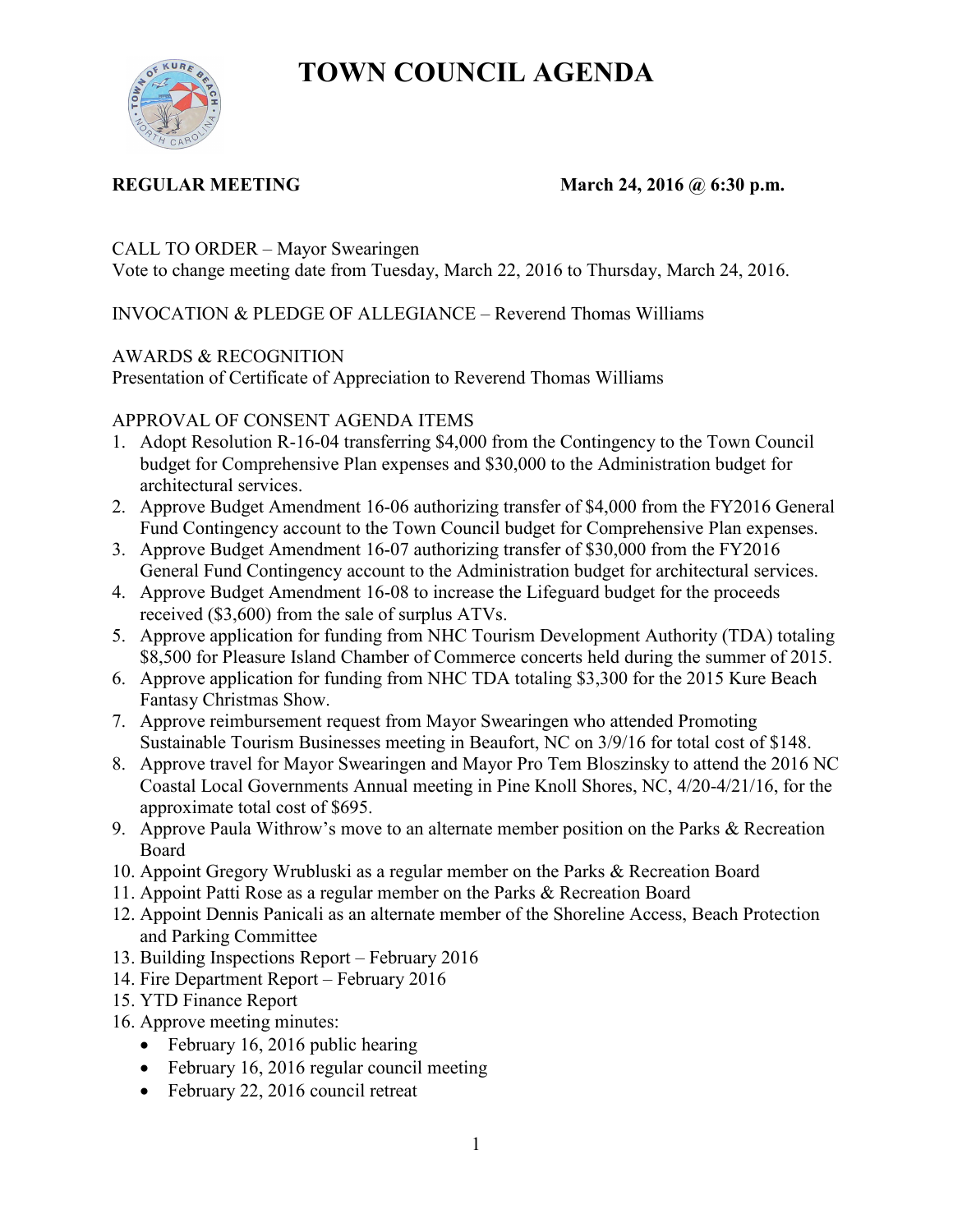**TOWN COUNCIL AGENDA** 



### **REGULAR MEETING March 24, 2016 @ 6:30 p.m.**

# ADOPTION OF THE AGENDA

### DISCUSSION AND CONSIDERATION OF PERSONS TO ADDRESS COUNCIL

1. Don Harris, 777 Sloop Pointe Lane – ADA shoreline access

### DISCUSSION AND CONSIDERATION OF COMMITTEE BUSINESS

- 1. Board of Adjustment
- 2. Community Center Committee
- 3. Marketing Committee a. New Strategic Plan
- 4. Parks & Recreation Advisory Board
- 5. Planning & Zoning Commission (Votta)
	- a. Revised draft zoning ordinance amendment to Section 190-373(7) for political signs *(adoption requires public hearing – recommend scheduling as part of April 19th meeting)*  b. Update on discussion of Shipping Container Houses
- 6. Shoreline Access, Beach Protection and Parking Committee
- 7. Non-town Committee Reports

#### DISCUSSION AND CONSIDERATION OF DEPARTMENT HEAD BUSINESS

- 1. Administration and Recreation
	- a. Adoption of resolution R16-05 declaring an exemption from the Qualifications Based Selection process required by G.S. 143-64.31 for architectural services
	- b. Approval of RFP for architectural services related to expansion of Town Hall and design of a new fire station
- 2. Finance Department
- 3. Building Department
- 4. Fire Department
- 5. Police Department
- 6. Public Works Department

# DISCUSSION AND CONSIDERATION OF OLD BUSINESS

#### DISCUSSION AND CONSIDERATION OF NEW BUSINESS

- 1. Interview of applicant process for committees, P&Z and BOA (Swearingen)
- 2. April NCBIWA Meeting: Bronze Sponsorship \$250 (Swearingen)
- 3. FY2017 Sewer Authority rates (Heglar/Beeker)

*Need vote to approve –* 

- *Variable costs: \$77.66 per 1,000 gallons*
- *Fixed costs: \$13,671.31 per month*
- *Capital Recovery: \$3,746.25 per month*
- 4. Council travel expenses